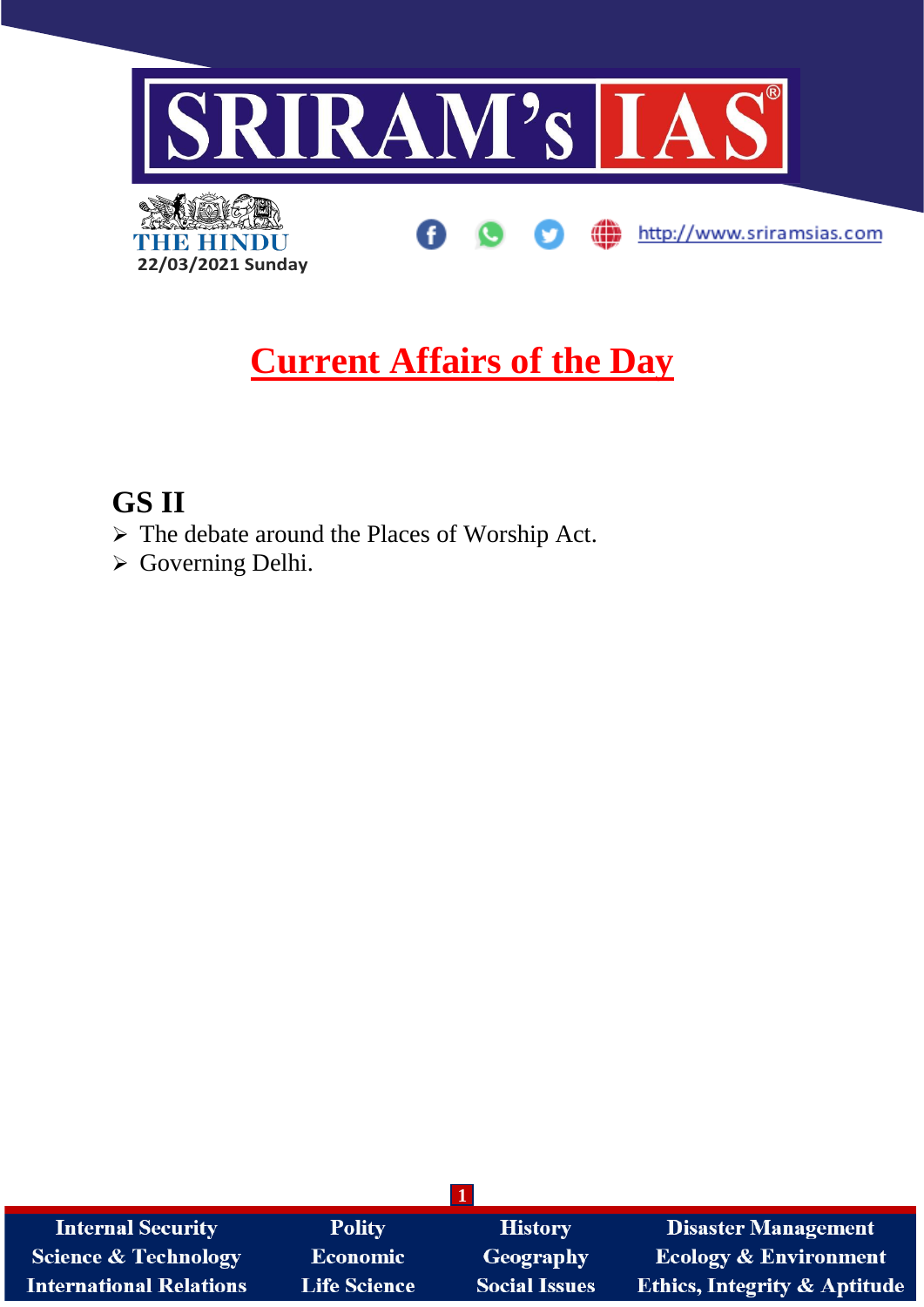

http://www.sriramsias.com

# THE HINDL **22/03/2021 Sunday**

### **The debate around the Places of Worship Act**

#### **The story so far:**

- 1. Earlier this month, the Supreme Court asked the Centre to respond to a petition that challenges the constitutional validity of the Places of Worship (Special Provisions) Act, 1991.
- 2. The law was enacted to freeze the status of all places of worship in the country as of August 15, 1947. An exception was made to keep the Babri Masjid-Ramjanmabhoomi dispu6te out of its ambit as the structure was then the subject of litigation.
- 3. The challenge to the Act questions the legality of the prohibition it imposes on any community laying claim to the places of worship of another.

#### **What does the 1991 Act say?**

- 1. The Act says that no person shall convert any place of worship of any religious denomination into one of a different denomination or section. It contains a declaration that a place of worship shall continue to be as it was on August 15, 1947.
- 2. Significantly, it prohibits any legal proceedings from being instituted regarding the character of a place of worship and declares that all suits and appeals pending before any court or authority on the cut-off date regarding the conversion of the character of a place of worship shall abate.
- 3. In other words, all pending cases will come to an end, and no further proceedings can be filed. However, any suit or proceeding relating to any conversion of status that happened after the cut-off date can continue.

#### **Exceptions to Act**

- 1. The 1991 Act will not apply in some cases. It will not apply to ancient and historical monuments and archaeological sites and remains that are covered by the Ancient Monuments and Archaeological Sites and Remains Act, 1958.
- 2. It will also not apply to any suit that has been finally settled or disposed of, any dispute that has been settled by the parties before the 1991 Act came into force, or to the conversion of any place that took place by acquiescence.
- 3. The Act specifically exempted from its purview the place of worship commonly referred to as Ram Janmabhoomi-Babri Masjid in Ayodhya. It was done to allow the pending litigation to continue as well as to preserve the scope for a negotiated settlement.

| <b>Internal Security</b>        | <b>Polity</b>       | <b>History</b>       | <b>Disaster Management</b>              |
|---------------------------------|---------------------|----------------------|-----------------------------------------|
| <b>Science &amp; Technology</b> | <b>Economic</b>     | Geography            | <b>Ecology &amp; Environment</b>        |
| <b>International Relations</b>  | <b>Life Science</b> | <b>Social Issues</b> | <b>Ethics, Integrity &amp; Aptitude</b> |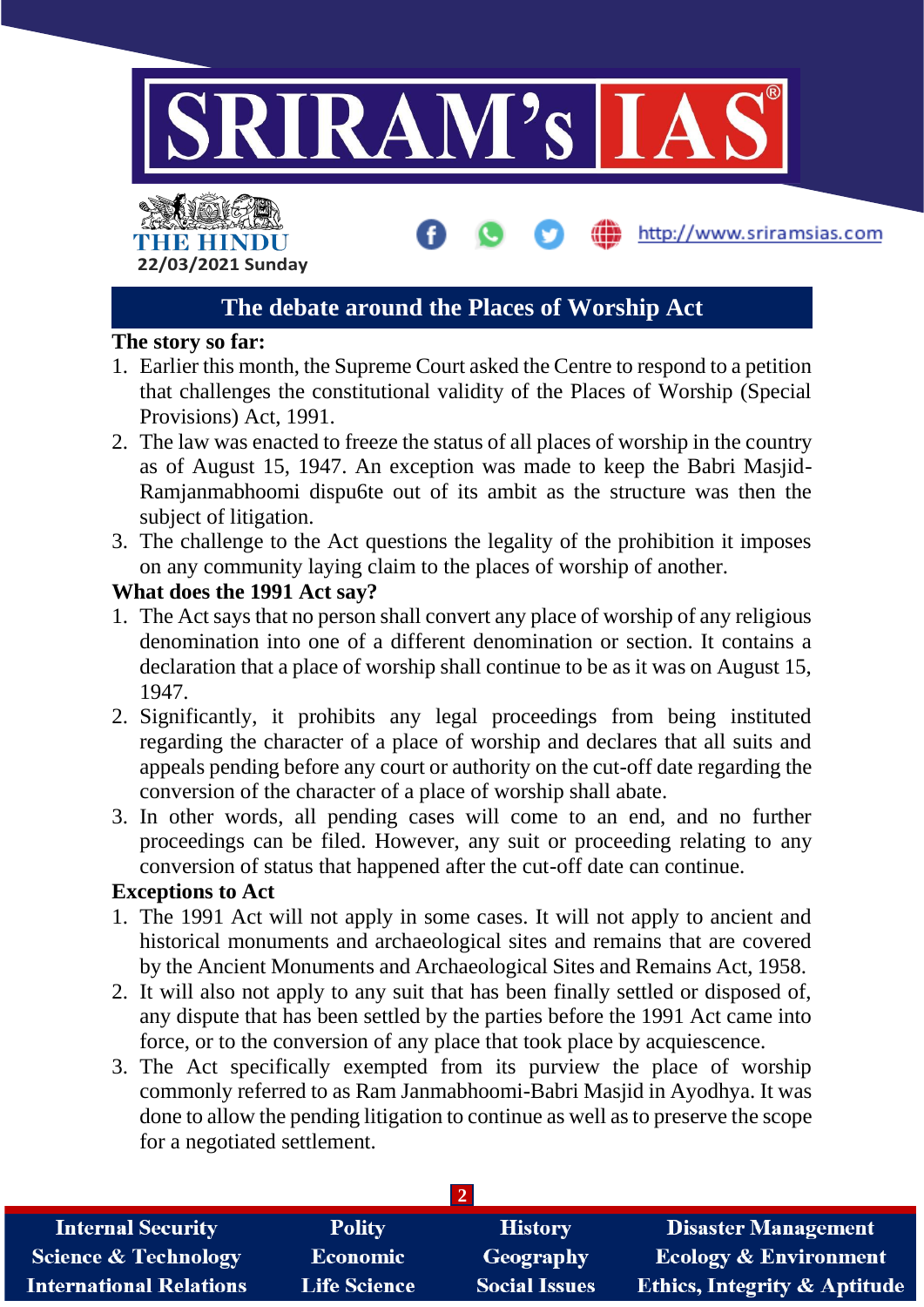

Anyone contravening the prohibition on converting the status of a place of worship is liable to be imprisoned for up to three years, and a fine. Those abetting or participating in a criminal conspiracy to commit this offence will also get the same punishment.

#### **What are the grounds of challenge?**

**22/03/2021 Sunday**

THE HINDI

- 1. The petitioner argues that the Act takes away the rights of communities such as Hindus, Sikhs, Buddhists and Jains to reclaim the sites of their places of worship through legal proceedings.
- 2. It amounts to taking away the right of the people to seek justice through the courts and obtain a judicial remedy. He also contends that the cut-off date of August 15, 1947, is arbitrary and irrational.
- 3. The petition contends that the legislation legalises the actions of invaders in the past who demolished places of worship. It wonders how the law could exempt the birthplace of Ram, but not that of Krishna.
- 4. It is also said the law violates the right to practise and propagate religion, as well as the right to manage and administer places of worship. Further, it goes against the principle of secularism and the state's duty to preserve and protect religious and cultural heritage.

#### **What has the SC said on the status freeze?**

- 1. In its final verdict on the Ayodhya dispute, the Supreme Court had observed that the Act "imposes a non-derogable obligation towards enforcing our commitment to secularism".
- 2. The court went on to say: "Non-retrogression is a foundational feature of the fundamental constitutional principles, of which secularism is a core component."
- 3. The court described the law as one that preserved secularism by not permitting the status of a place of worship to be altered after Independence.
- 4. In words of caution against further attempts to change the character of a place of worship, the five-judge Bench said, "Historical wrongs cannot be remedied by the people taking the law in their own hands.
- 5. In preserving the character of places of public worship, Parliament has mandated in no uncertain terms that history and its wrongs shall not be used as instruments to oppress the present and the future."

| <b>Internal Security</b>        | <b>Polity</b>       | <b>History</b>       | <b>Disaster Management</b>              |
|---------------------------------|---------------------|----------------------|-----------------------------------------|
| <b>Science &amp; Technology</b> | <b>Economic</b>     | Geography            | <b>Ecology &amp; Environment</b>        |
| <b>International Relations</b>  | <b>Life Science</b> | <b>Social Issues</b> | <b>Ethics, Integrity &amp; Aptitude</b> |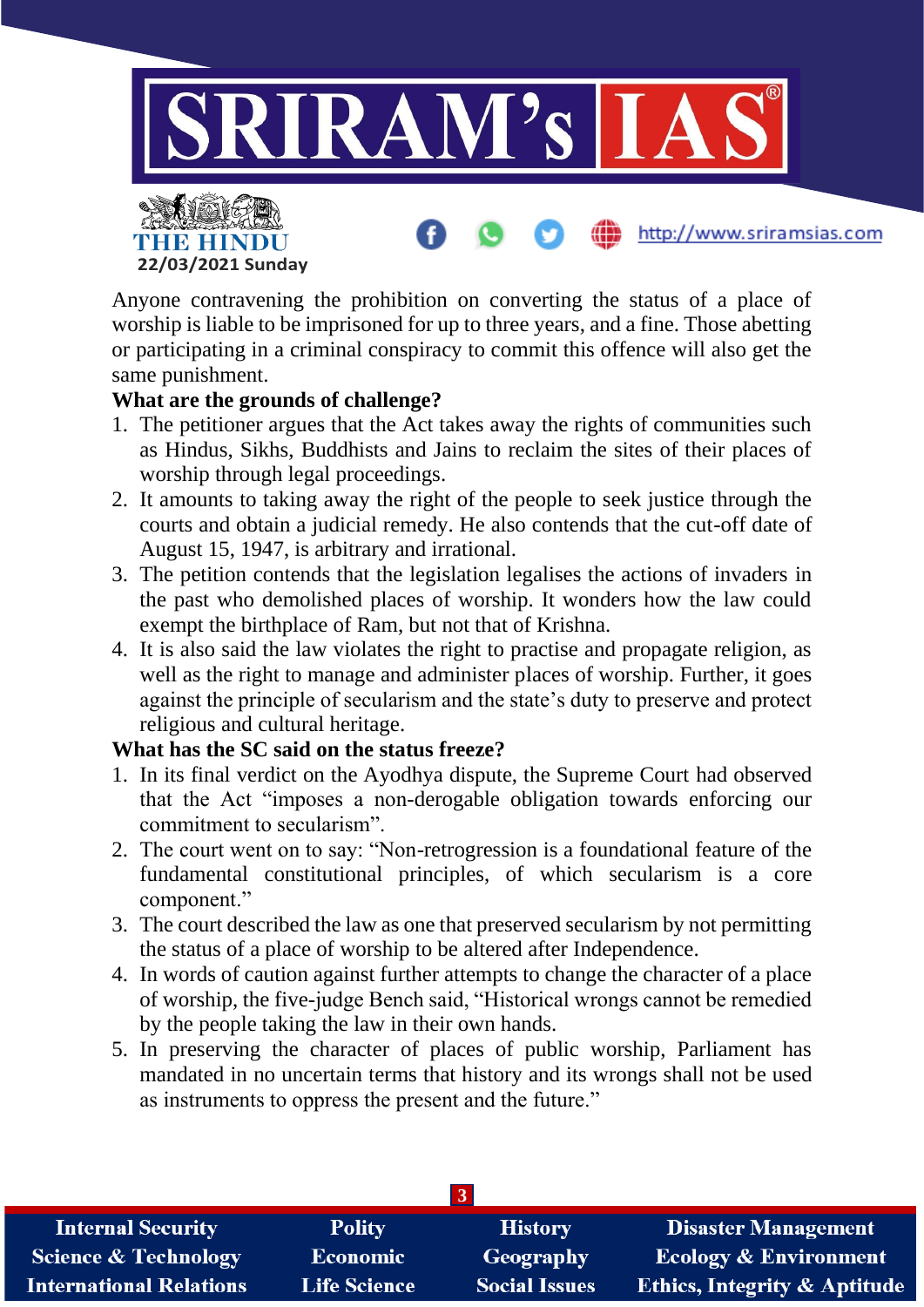

#### **What are the implications of the case?**

**22/03/2021 Sunday**

Some Hindu organisations have been laying claim to the Gyanvapi mosque in Varanasi and the Shahi Idgah in Mathura. Civil suits have been filed in a Mathura court seeking the shifting of the 17th-century mosque from the spot that some claim is the birthplace of Lord Krishna. Any order that strikes down or dilutes the 1991 law on the status of places of worship is likely to influence the outcome of such proceedings.

### **Governing Delhi**

#### **The story so far:**

- 1. The Government of National Capital Territory of Delhi (Amendment) Bill, 2021 was introduced by the Ministry of Home Affairs in the Lok Sabha on Monday.
- 2. The Bill states clarification of the expression "Government" and addressing "ambiguities" in legislative provisions as its core objectives.
- 3. Underlining Delhi's status as a Union Territory, modifications have been proposed to four sections of its three-decade-old predecessor, the Government of National Capital Territory of Delhi Act, 1991.
- 4. The legislation was enacted to supplement constitutional provisions for the Legislative Assembly and a Council of Ministers for the NCT of Delhi in 1992.

#### **What are the changes sought?**

- 1. The amendments seek to promote "harmonious relations between the legislature and the executive" and provide for rules made by the Legislative Assembly of Delhi to be "consistent with the rules of the House of the People" or the Lok Sabha. T
- 2. he Bill also seeks to define the responsibilities of the elected government and the Lieutenant Governor along with the constitutional scheme of governance of the NCT interpreted by the Supreme Court in recent judgments regarding the division of powers between the two entities.
- 3. The amendments also propose to ensure that the Lieutenant Governor is "necessarily granted an opportunity" to exercise powers entrusted to him under proviso to Clause (4) of Article 239AA of the Constitution.
- 4. The clause provides for a Council of Ministers headed by a Chief Minister for the NCT to "aid and advise the Lieutenant Governor" in the exercise of his

| <b>Internal Security</b>        | <b>Polity</b>       | <b>History</b>       | <b>Disaster Management</b>              |
|---------------------------------|---------------------|----------------------|-----------------------------------------|
| <b>Science &amp; Technology</b> | <b>Economic</b>     | Geography            | <b>Ecology &amp; Environment</b>        |
| <b>International Relations</b>  | <b>Life Science</b> | <b>Social Issues</b> | <b>Ethics, Integrity &amp; Aptitude</b> |